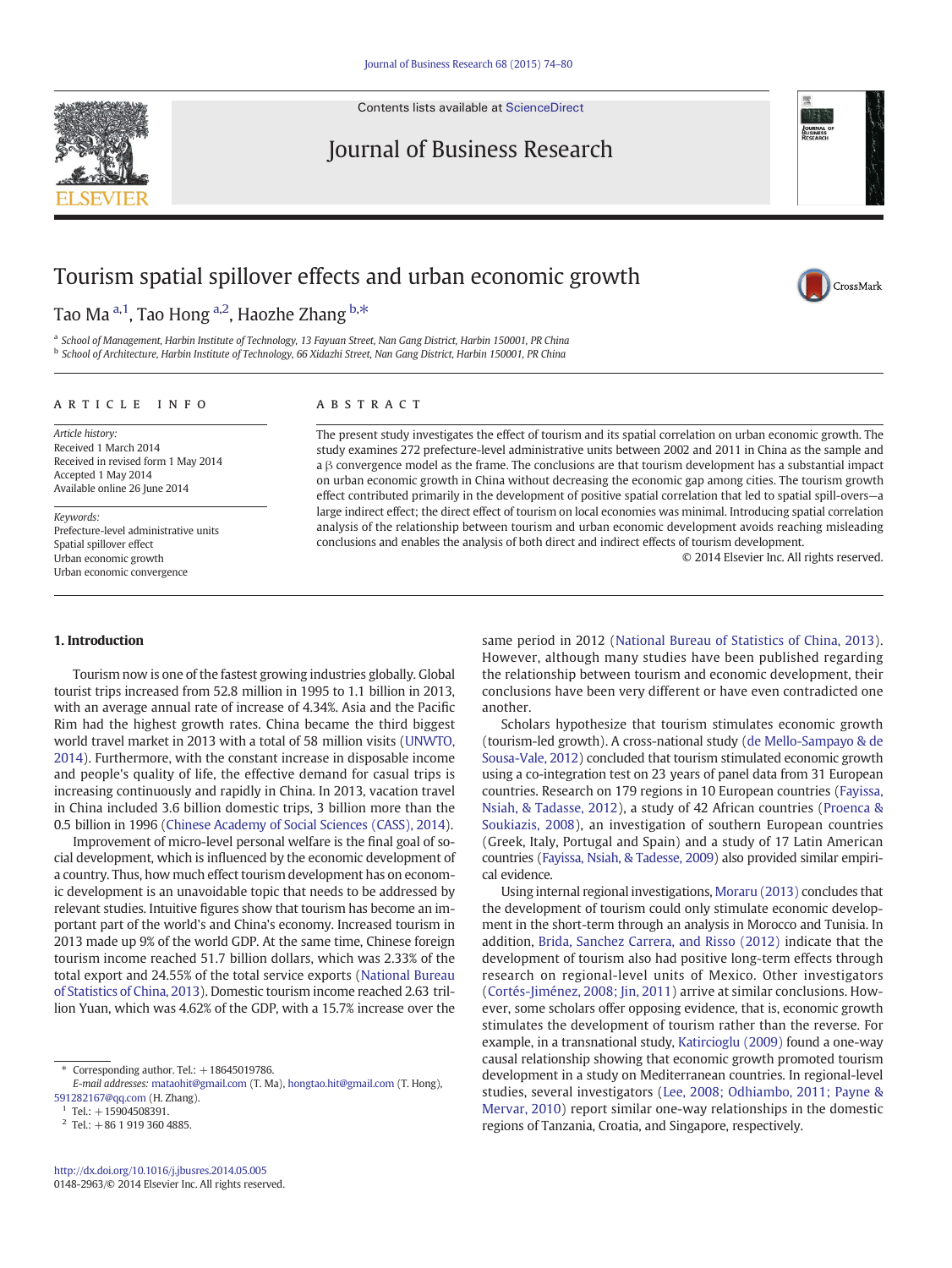The gap between research findings is far more than what has been shown. Both theories—a bidirectional causal relationship between tourism and economic development and no causal relationship between tourism and economic development—have empirical evidence to support them. Transnational-level studies, such as the research by [Nissan,](#page--1-0) [Galindo, and Méndez \(2011\)](#page--1-0) on 12 countries, including Denmark, Finland and Germany, and the study of [Othman, Salleh, and Sarmidi](#page--1-0) [\(2012\)](#page--1-0) of 18 countries, including China, as well as regional-level studies, such as the research of [Ridderstaat, Croes, and Nijkamp \(2013\)](#page--1-0) and [Li,](#page--1-0) [Mahmood, Abdullah, and Chuan \(2013\)](#page--1-0) in Aruba and Malaysia, support the bidirectional relationship. In contrast, Çağlayan, Ş[ak, & Karymshakov](#page--1-0) [et al. \(2012\)](#page--1-0) report no significant causal relationship between tourism and economic development in Asia when studying the correlation between tourism and the economies of 135 countries on four continents throughout the world.

Huge differences exist in studies on related issues in China. For example, [Gao, Tian, Zhou, and Zhang \(2009\)](#page--1-0) suggest that foreign tourism income had a significant promoting effect on economic development based on a study of dynamic panel data from 30 provinces in China from 1995 to 2007. Studies done in Fenghuang [\(Feng, 2008](#page--1-0)) and Turpan [\(Donaldson, 2007; Keyim, Yang, & Zhang, 2005\)](#page--1-0) provide similar results. [Li and Liang \(2009\)](#page--1-0) show that the development of tourism was the Granger cause of the increase in foreign tourism income through time series analysis of the data from 1994 to 2007 in China.

However, [Li \(2011\)](#page--1-0) provides empirical evidence that economic growth promoted tourism development by studying province-level units in China using a factor analysis method. [Wang, Li, and Wang](#page--1-0) [\(2011\)](#page--1-0) provide empirical evidence for a bidirectional causal relationship between regional economic growth and tourism. Based on existing studies, two important characteristics of tourism have not been well represented. First, the development of tourism has a significant spatial externality; that is, tourism development in one area affects tourism in another area through a spatial spillover effect. Second, the city is the basic unit of tourism products' demand and supply, that is, a city's tourism products usually show as a whole for customers to choose and usually share similarities and coherence in product characteristics and operating management. Not only do large differences occur in "producing" processes among internal tourism products, but also, the market that tourism products face is a mix of several types of markets when considering spatial units bigger than the city, such as the province or country, as the study object.

Taking the city as the basic unit of analysis and considering the spatial externality of tourism development will undoubtedly help us to understand the essential characteristics of tourism and to increase the accuracy of our data analysis. Beginning from this judgment, the present study analyzed the relationship between tourism development and urban economic growth using spatial economic analysis with panel data of 272 prefecture-level administrative units in China from 2002 to 2011.

The remaining content is organized as follows. The second part constructs five different experimental analysis models to show the influence that tourism and its spatial correlation have on urban economic growth. The third part is an introduction to data resources and variable set-ups. The fourth part shows the results of the empirical analysis and simple discussions. The final part is the conclusion.

### 2. Empirical analysis models

The present study analyzes the relationship between tourism and urban economic growth as well as between tourism's spatial correlations and urban economic growth under the frame of a β convergence model ([Barro & Sala-i Martin, 2004; Mankiw, Romer, & Weil, 1992](#page--1-0)). The economic growth model is open, which means that we could analyze the effect of one variable on economic growth by adding that variable into the model under the premise of the key factors being under control. According to the purpose of the present study, we introduced the initial average GDP and variables representing tourism development and its spatial correlations into the model.

[Tobler \(1979\)](#page--1-0) summarizes the first theory of geography as, "Everything is related to everything else but near things are more related than distant things." According to this theory, no region is isolated, and every region is always in development according to its correlation with other regions. Elements, products, knowledge and information are in continuous exchange, the cost of which is positively correlated with distance. Thus, interactions between areas with close spatial positions are also relatively significant. Omitting the spatial correlations in an econometric analysis when variables are spatially correlated would lead to bias ([Anselin, 1988](#page--1-0)). The interaction effect inside a country is more significant than across countries due to higher market openness. Thus, we needed to give special attention to the spatial correlations among variables because we considered 272 prefecture-level administrative units in China as the study object.

The positive spatial spillover effects in many regions of China resulting from economic growth have been demonstrated by many studies ([Ying, 2003; Zhang & Felmingham, 2002\)](#page--1-0). Model (1), which is the basic model used for comparison with other models' results in the present study, is a β-convergence model with built-in economic growth spatial correlations.

$$
log(y_{it+1}/y_{it}) = \alpha + \beta logy_{it} + \rho Wlog(y_{it+1}/y_{it}) + \epsilon_{it}
$$
 (1)

In the model, i represents the city, t represents time, and  $\alpha$  is the intercept parameter. The variable y is the indicator of economic growth,  $log(y_{it + 1}/y_{it})$  represents the growth rate of city i over time period t + 1, and  $\beta$ , the coefficient of log  $y_{it}$  is the basis to estimate whether the economy between cities is convergent. If  $\beta < 0$ , we take it that cities with less-developed economies have faster economic growth, which means that all cities are converging toward a stable level; otherwise, we take the inter-city economies as divergent, that is, the gap between cities will be increasing. W is the spatial weight matrix built through three steps: first, calculate the distance between cities based on the latitude and longitude of the city's centers; second, take the reciprocal of that distance as the element of the spatial weight matrix because the spatial correlation is inversely proportional to distance; last, standardize the spatial weight matrix and calculate the W used in the model. The first row and first column of W represent the 272 cities, while the other elements all represent the corresponding standardized reciprocals of the distance between the cities. The term  $\varepsilon_{it}$  represents the residuals.

For the tourism industry, the spatial correlation may come from the labor market sharing and knowledge spill-overs (as discussed by Marshall), that is, the inter-regional flow of tourism practitioners and the inter-regional learning and imitation in the process of building tourism products. The spatial correlation may also come from the characteristics of customers' multi-destination tourism; that is, the volatilities of the demands for different tourism products have a high level of synchronization because customers usually choose several cities at the same time when they make a travel plan. Thus, model (2) and model (3) introduce  $T_{it}$ , which represents tourism development, and  $\delta_1 W \log T_{it}$ , which represents the successive tourism spatial correlation.

$$
log(y_{it+1}/y_{it}) = \alpha + \beta logy_{it} + \rho Wlog(y_{it+1}/y_{it}) + r_1 logT_{it} + \epsilon_{it} \tag{2}
$$

$$
log(y_{it+1}/y_{it}) = \alpha + \beta logy_{it} + \rho Wlog(y_{it+1}/y_{it}) + r_1 logT_{it} + \delta_1 WlogT_{it} + \epsilon_{it}
$$
\n(3)

Comparing model (2) and model (1), we obtain two ways to investigate the effects of tourism on urban economic growth. First, observe the coefficient of  $\gamma_1$  and its significance. If the coefficient is significantly positive, we take it as true that tourism development could stimulate urban economic growth. Second, compare the coefficient of  $\beta$  and its